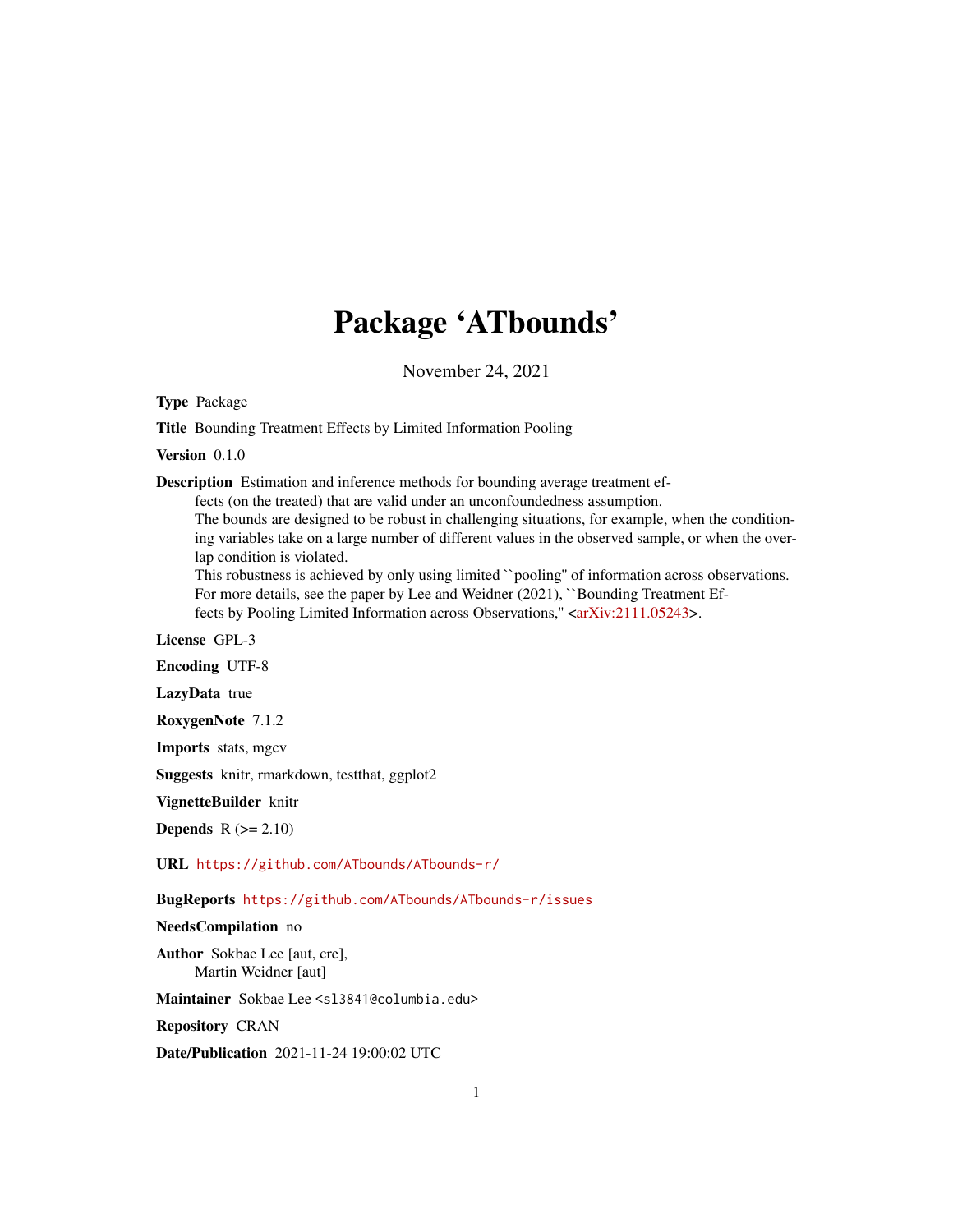## <span id="page-1-0"></span>R topics documented:

| Index | $\overline{12}$ |
|-------|-----------------|
|       |                 |
|       |                 |
|       |                 |
|       |                 |
|       |                 |
|       |                 |

atebounds *Bounding the average treatment effect (ATE)*

#### Description

Bounds the average treatment effect (ATE) under the unconfoundedness assumption without the overlap condition.

#### Usage

```
atebounds(
 Y,
 D,
 X,
 rps,
 Q = 3L,
 studentize = TRUE,
 alpha = 0.05,x_discrete = FALSE,
 n_hc = NULL
)
```
#### Arguments

| Y          | n-dimensional vector of binary outcomes                                                                                                                                                                                               |
|------------|---------------------------------------------------------------------------------------------------------------------------------------------------------------------------------------------------------------------------------------|
| D          | n-dimensional vector of binary treatments                                                                                                                                                                                             |
| X          | n by p matrix of covariates                                                                                                                                                                                                           |
| rps        | n-dimensional vector of the reference propensity score                                                                                                                                                                                |
| Q          | bandwidth parameter that determines the maximum number of observations for<br>pooling information (default: $Q = 3$ )                                                                                                                 |
| studentize | TRUE if the columns of X are studentized and FALSE if not (default: TRUE)                                                                                                                                                             |
| alpha      | (1-alpha) nominal coverage probability for the confidence interval of ATE (de-<br>fault: $0.05$ )                                                                                                                                     |
| x_discrete | TRUE if the distribution of X is discrete and FALSE otherwise (default: FALSE)                                                                                                                                                        |
| $n_h$ c    | number of hierarchical clusters to discretize non-discrete covariates; relevant<br>only if x_discrete is FALSE. The default choice is $n_h =$ ceiling(length(Y)/10),<br>so that there are 10 observations in each cluster on average. |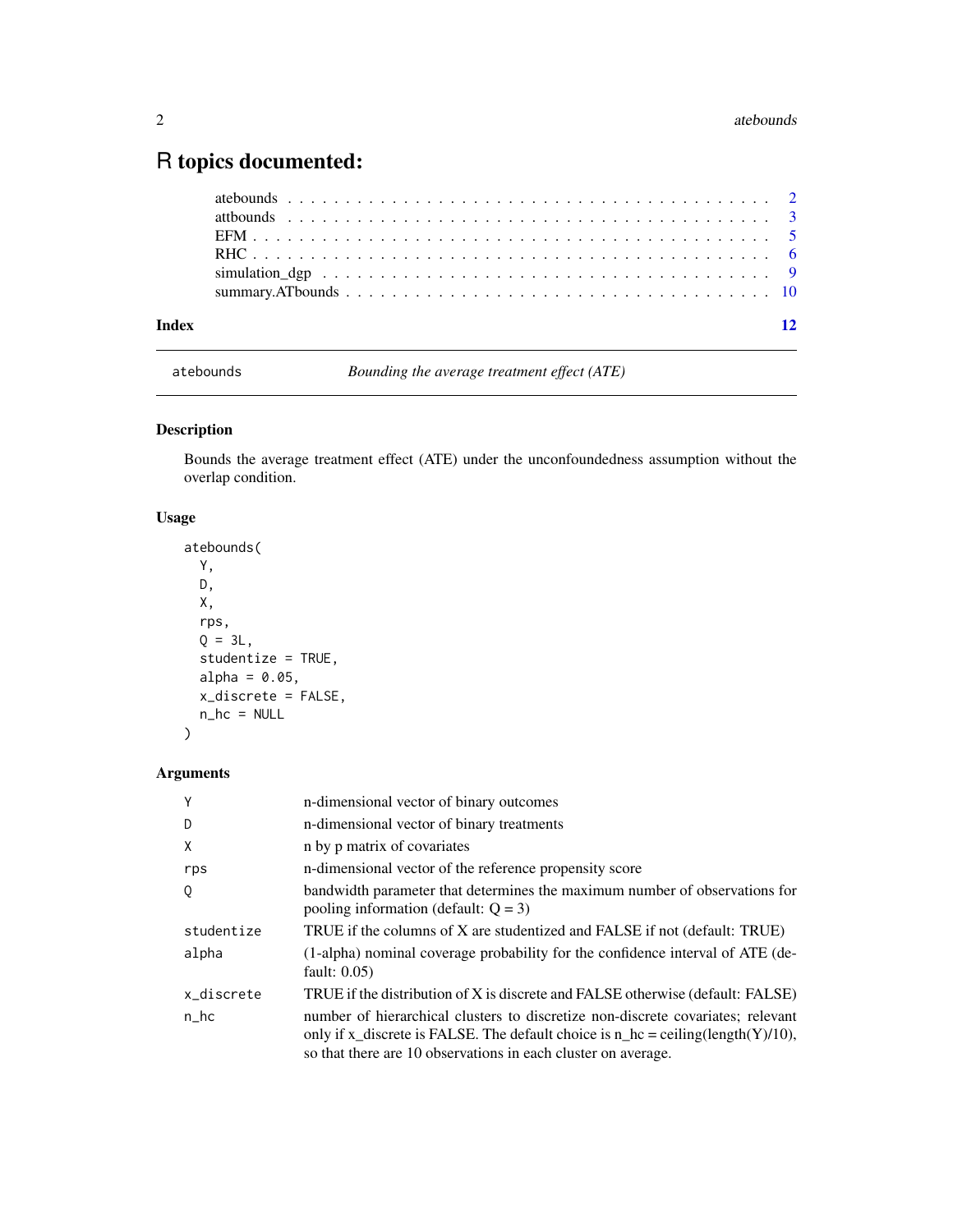#### <span id="page-2-0"></span>attbounds 3

#### Value

An S3 object of type "ATbounds". The object has the following elements.

| call     | a call in which all of the specified arguments are specified by their full names |
|----------|----------------------------------------------------------------------------------|
| type     | ATE                                                                              |
| cov_prob | Confidence level: 1-alpha                                                        |
| y1_lb    | estimate of the lower bound on the average of $Y(1)$ , i.e. $E[Y(1)]$            |
| $y1$ _ub | estimate of the upper bound on the average of $Y(1)$ , i.e. $E[Y(1)]$            |
| y0_lb    | estimate of the lower bound on the average of $Y(0)$ , i.e. $E[Y(0)]$            |
| y0_ub    | estimate of the upper bound on the average of $Y(0)$ , i.e. $E[Y(0)]$            |
| est_lb   | estimate of the lower bound on ATE, i.e. $E[Y(1) - Y(0)]$                        |
| est_ub   | estimate of the upper bound on ATE, i.e. $E[Y(1) - Y(0)]$                        |
| est_rps  | the point estimate of ATE using the reference propensity score                   |
| se_lb    | standard error for the estimate of the lower bound on ATE                        |
| se_ub    | standard error for the estimate of the upper bound on ATE                        |
| $ci_l$   | the lower end point of the confidence interval for ATE                           |
| ci_ub    | the upper end point of the confidence interval for ATE                           |

#### References

Sokbae Lee and Martin Weidner. Bounding Treatment Effects by Pooling Limited Information across Observations.

#### Examples

```
Y <- RHC[,"survival"]
D \leftarrow RHC[, "RHC"]
X \leftarrow \text{RHC}, c("age", "edu")rps <- rep(mean(D),length(D))
results_ate <- atebounds(Y, D, X, rps, Q = 3)
```
attbounds *Bounding the average treatment effect on the treated (ATT)*

#### Description

Bounds the average treatment effect on the treated (ATT) under the unconfoundedness assumption without the overlap condition.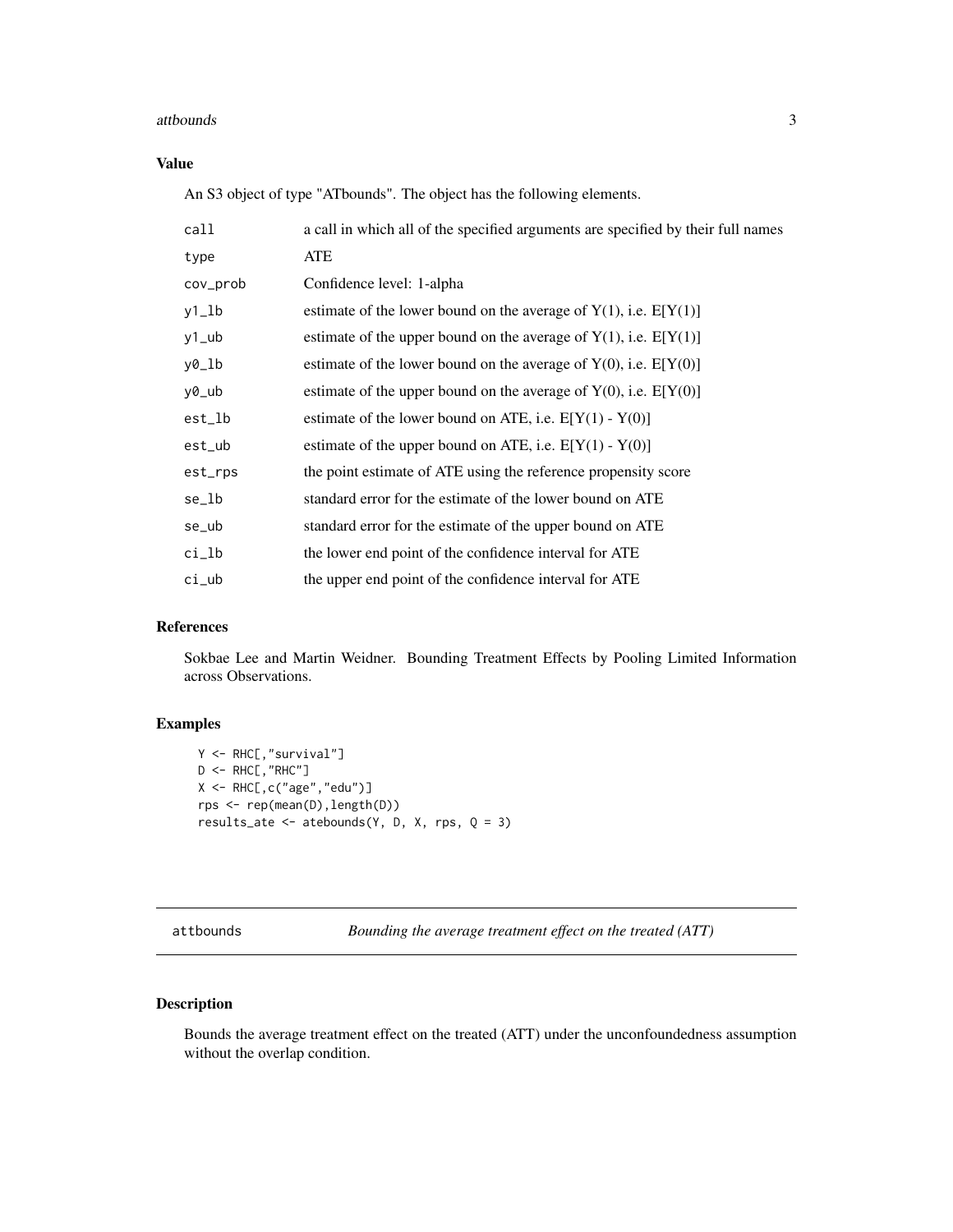#### 4 atthounds and the contract of the contract of the contract of the contract of the contract of the contract of the contract of the contract of the contract of the contract of the contract of the contract of the contract o

### Usage

```
attbounds(
 Y,
 D,
 X,
 rps,
 Q = 3L,studentize = TRUE,
 alpha = 0.05,
 x_discrete = FALSE,
 n_h = NULL\mathcal{L}
```
#### Arguments

| Y          | n-dimensional vector of binary outcomes                                                                                                                                                                                               |
|------------|---------------------------------------------------------------------------------------------------------------------------------------------------------------------------------------------------------------------------------------|
| D          | n-dimensional vector of binary treatments                                                                                                                                                                                             |
| Χ          | n by p matrix of covariates                                                                                                                                                                                                           |
| rps        | n-dimensional vector of the reference propensity score                                                                                                                                                                                |
| Q          | bandwidth parameter that determines the maximum number of observations for<br>pooling information (default: $Q = 3$ )                                                                                                                 |
| studentize | TRUE if X is studentized elementwise and FALSE if not (default: TRUE)                                                                                                                                                                 |
| alpha      | (1-alpha) nominal coverage probability for the confidence interval of ATE (de-<br>fault: $0.05$ )                                                                                                                                     |
| x_discrete | TRUE if the distribution of X is discrete and FALSE otherwise (default: FALSE)                                                                                                                                                        |
| $n_h$ c    | number of hierarchical clusters to discretize non-discrete covariates; relevant<br>only if x_discrete is FALSE. The default choice is $n_h =$ ceiling(length(Y)/10),<br>so that there are 10 observations in each cluster on average. |

#### Value

An S3 object of type "ATbounds". The object has the following elements.

| call     | a call in which all of the specified arguments are specified by their full names |
|----------|----------------------------------------------------------------------------------|
| type     | <b>ATT</b>                                                                       |
| cov_prob | Confidence level: 1-alpha                                                        |
| est_lb   | estimate of the lower bound on ATT, i.e. $E[Y(1) - Y(0)   D = 1]$                |
| est_ub   | estimate of the upper bound on ATT, i.e. $E[Y(1) - Y(0)   D = 1]$                |
| est_rps  | the point estimate of ATT using the reference propensity score                   |
| se_lb    | standard error for the estimate of the lower bound on ATT                        |
| se_ub    | standard error for the estimate of the upper bound on ATT                        |
| $ci_l$   | the lower end point of the confidence interval for ATT                           |
| $ci_$    | the upper end point of the confidence interval for ATT                           |
|          |                                                                                  |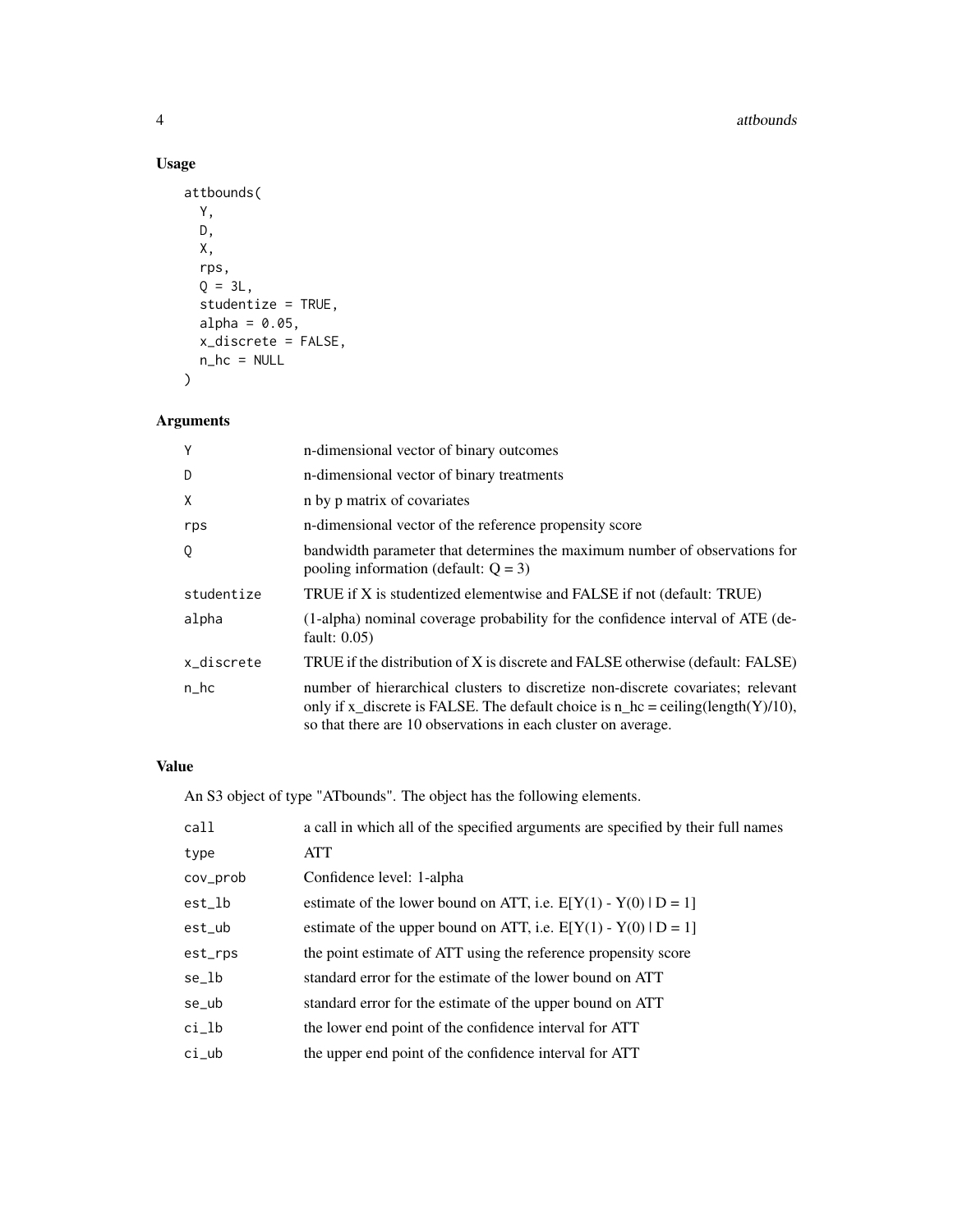#### <span id="page-4-0"></span> $EFM$  5

#### References

Sokbae Lee and Martin Weidner. Bounding Treatment Effects by Pooling Limited Information across Observations.

#### Examples

```
Y <- RHC[,"survival"]
D \leftarrow RHC[, "RHC"]X \leftarrow RHC[, c("age", "edu")rps <- rep(mean(D),length(D))
results_att <- attbounds(Y, D, X, rps, Q = 3)
```
EFM *EFM*

#### Description

The electronic fetal monitoring (EFM) and cesarean section (CS) dataset from Neutra, Greenland, and Friedman (1980) consists of observations on 14,484 women who delivered at Beth Israel Hospital, Boston from January 1970 to December 1975. The purpose of the study is to evaluate the impact of EFM on cesarean section (CS) rates. It is found by Neutra, Greenland, and Friedman (1980) that relevant confounding factors are: nulliparity (nullipar), arrest of labor progression (arrest), malpresentation (breech), and year of study (year). The dataset provided in the R package is from the supplementary materials of Richardson, Robins, and Wang (2017), who used this dataset to illustrate their proposed methods for modeling and estimating relative risk and risk difference.

#### Usage

EFM

#### Format

A data frame with 14484 rows and 6 variables:

cesarean Outcome: 1 if delivery was via cesarean section; 0 otherwise

monitor Treatment: 1 if electronic fetal monitoring (EFM) was used; 0 otherwise

arrest Covariate:  $1 =$ arrest of labor progression; 0 otherwise

**breech** Covariate:  $1 =$  malpresentation (breech); 0 otherwise

nullipar Covariate:  $1 =$  nulliparity; 0 otherwise

year Year of study: 0,...,5 (actual values are 1970,...,1975)

#### Source

The dataset from Neutra, Greenland, and Friedman (1980) is available as part of supplementary materials of Richardson, Robins, and Wang (2017) on Journal of the American Statistical Association website at doi: [10.1080/01621459.2016.1192546.](https://doi.org/10.1080/01621459.2016.1192546)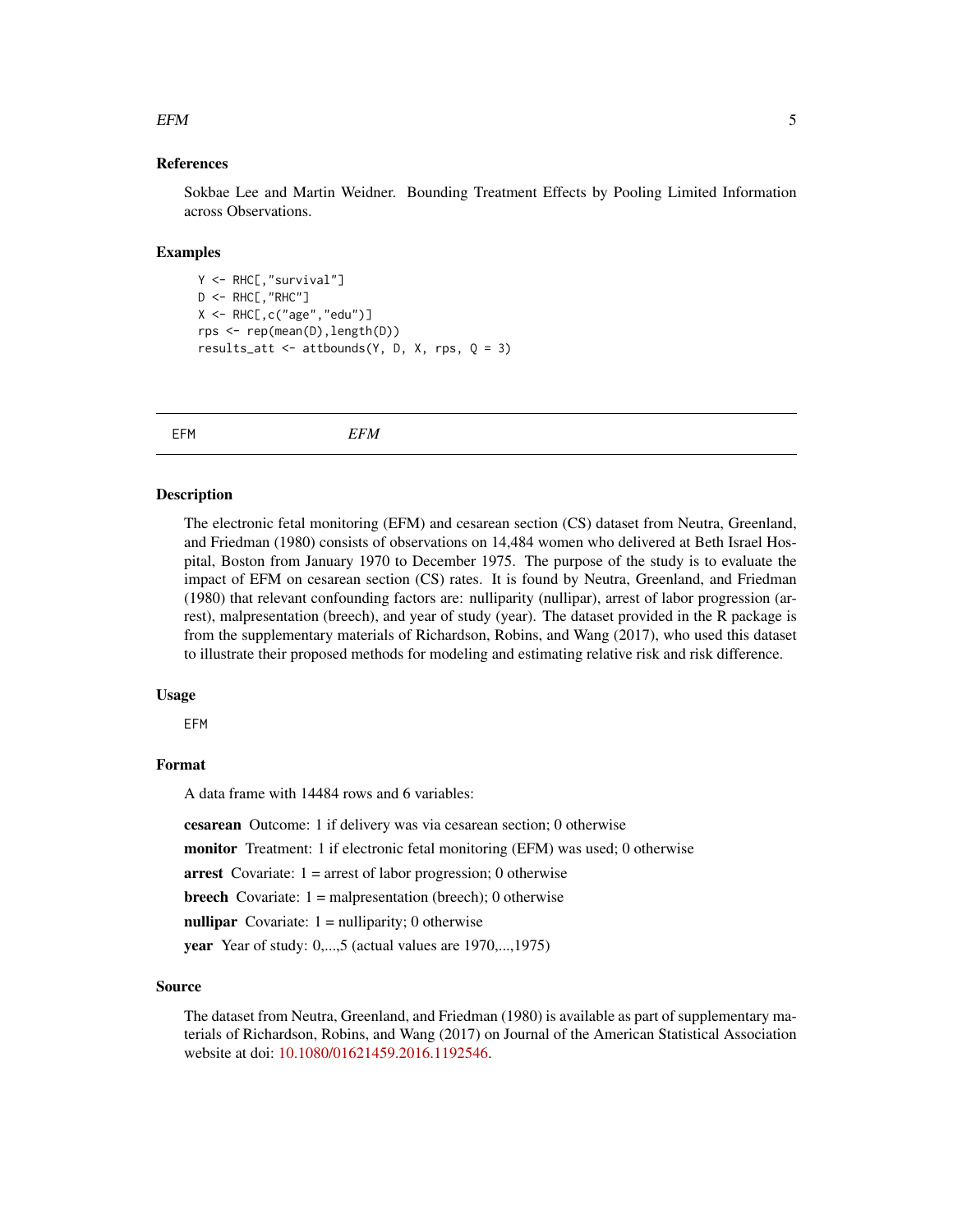#### <span id="page-5-0"></span>References

Neutra, R.R., Greenland, S. and Friedman, E.A., 1980. Effect of fetal monitoring on cesarean section rates. Obstetrics and gynecology, 55(2), pp.175-180.

Richardson, T.S., Robins, J.M. and Wang, L., 2017. On modeling and estimation for the relative risk and risk difference. Journal of the American Statistical Association, 112(519), pp.1121-1130.

| RHC | <b>RHC</b> |
|-----|------------|
|     |            |

#### Description

The right heart catheterization (RHC) dataset is publicly available on the Vanderbilt Biostatistics website. RHC is a diagnostic procedure for directly measuring cardiac function in critically ill patients. The dependent variable is 1 if a patient survived after 30 days of admission, 0 if a patient died within 30 days. The treatment variable is 1 if RHC was applied within 24 hours of admission, and 0 otherwise. The sample size was  $n = 5735$ , and 2184 patients were treated with RHC. Connors et al. (1996) used a propensity score matching approach to study the efficacy of RHC, using data from the observational study called SUPPORT (Murphy and Cluff, 1990). Many authors used this dataset subsequently. The 72 covariates are constructed, following Hirano and Imbens (2001).

#### Usage

RHC

#### Format

A data frame with 5735 rows and 74 variables:

survival Outcome: 1 if a patient survived after 30 days of admission, and 0 if a patient died within 30 days

RHC Treatment: 1 if RHC was applied within 24 hours of admission, and 0 otherwise.

age Age in years

edu Years of education

cardiohx Cardiovascular symptoms

chfhx Congestive Heart Failure

dementhx Dementia, stroke or cerebral infarct, Parkinson's disease

psychhx Psychiatric history, active psychosis or severe depression

chrpulhx Chronic pulmonary disease, severe pulmonary disease

renalhx Chronic renal disease, chronic hemodialysis or peritoneal dialysis

liverhx Cirrhosis, hepatic failure

gibledhx Upper GI bleeding

malighx Solid tumor, metastatic disease, chronic leukemia/myeloma, acute leukemia, lymphoma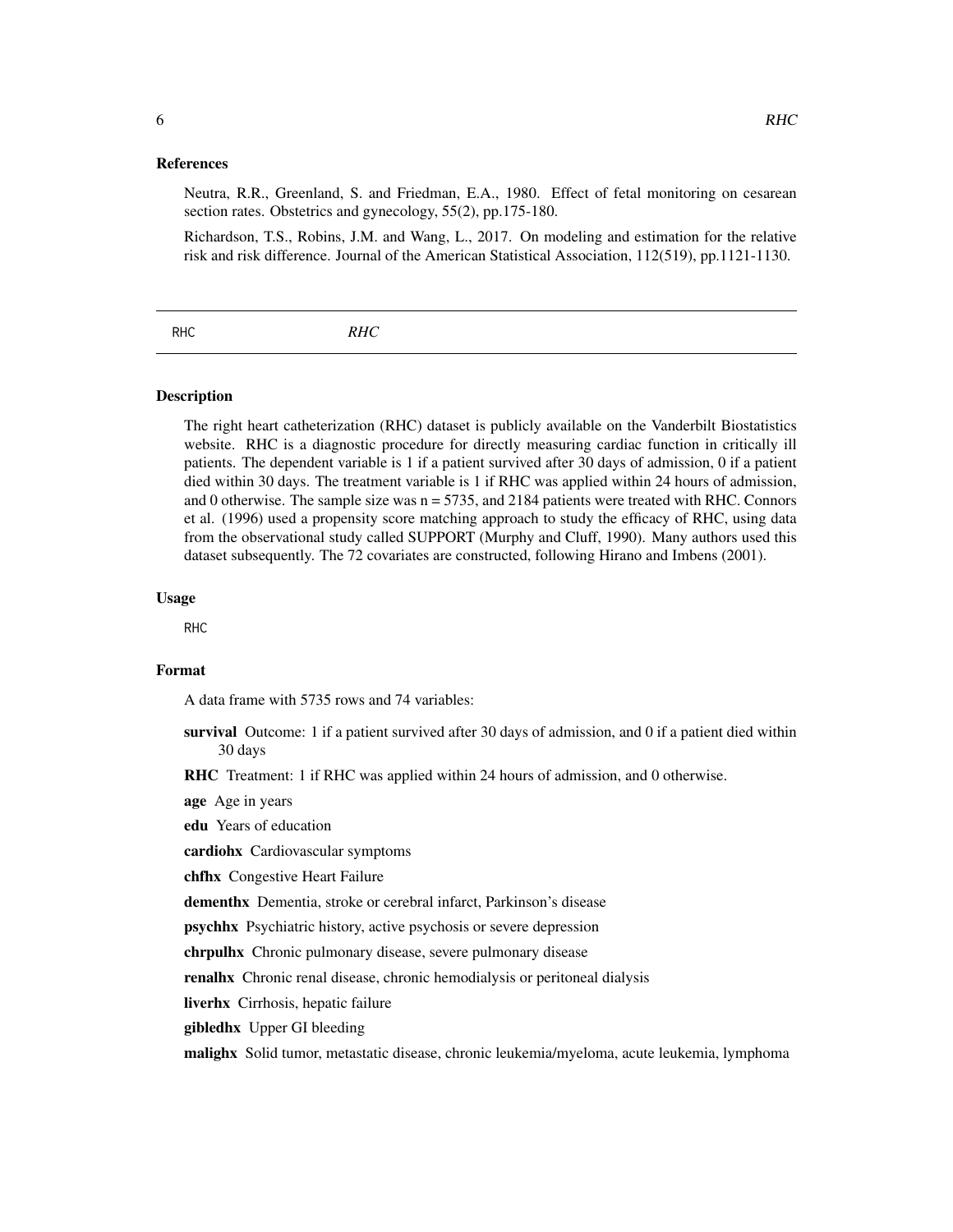- immunhx Immunosuppression, organ transplant, HIV, Diabetes Mellitus, Connective Tissue Disease
- transhx transfer (> 24 hours) from another hospital
- amihx Definite myocardial infarction
- das2d3pc DASI Duke Activity Status Index
- surv2md1 Estimate of prob. of surviving 2 months
- aps1 APACHE score
- scoma1 Glasgow coma score
- wtkilo1 Weight
- temp1 Temperature
- meanbp1 Mean Blood Pressure
- resp1 Respiratory Rate
- hrt1 Heart Rate
- pafi1 PaO2/FI02 ratio
- paco21 PaCO2
- ph1 PH
- wblc1 WBC
- hema1 Hematocrit
- sod1 Sodium
- pot1 Potassium
- crea1 Creatinine
- bili1 Bilirubin
- alb1 Albumin
- cat1\_CHF 1 if the primary disease category is CHF, and 0 otherwise (Omitted category  $=$  ARF).
- cat1\_Cirrhosis 1 if the primary disease category is Cirrhosis, and 0 otherwise (Omitted category  $=$  ARF).
- cat1\_Colon\_Cancer 1 if the primary disease category is Colon Cancer, and 0 otherwise (Omitted  $category = ARP$ ).
- cat1 Coma 1 if the primary disease category is Coma, and 0 otherwise (Omitted category = ARF).
- cat1\_COPD 1 if the primary disease category is COPD, and 0 otherwise (Omitted category  $=$ ARF).
- cat1\_Lung\_Cancer 1 if the primary disease category is Lung Cancer, and 0 otherwise (Omitted  $category = ARP$ ).
- cat1\_MOSF\_Malignancy 1 if the primary disease category is MOSF w/Malignancy, and 0 otherwise (Omitted category = ARF).
- cat1 MOSF Sepsis 1 if the primary disease category is MOSF w/Sepsis, and 0 otherwise (Omitted category  $=$  ARF).
- ca\_Metastatic 1 if cancer is metastatic, and 0 otherwise (Omitted category = no cancer).
- ca\_Yes 1 if cancer is localized, and 0 otherwise (Omitted category = no cancer).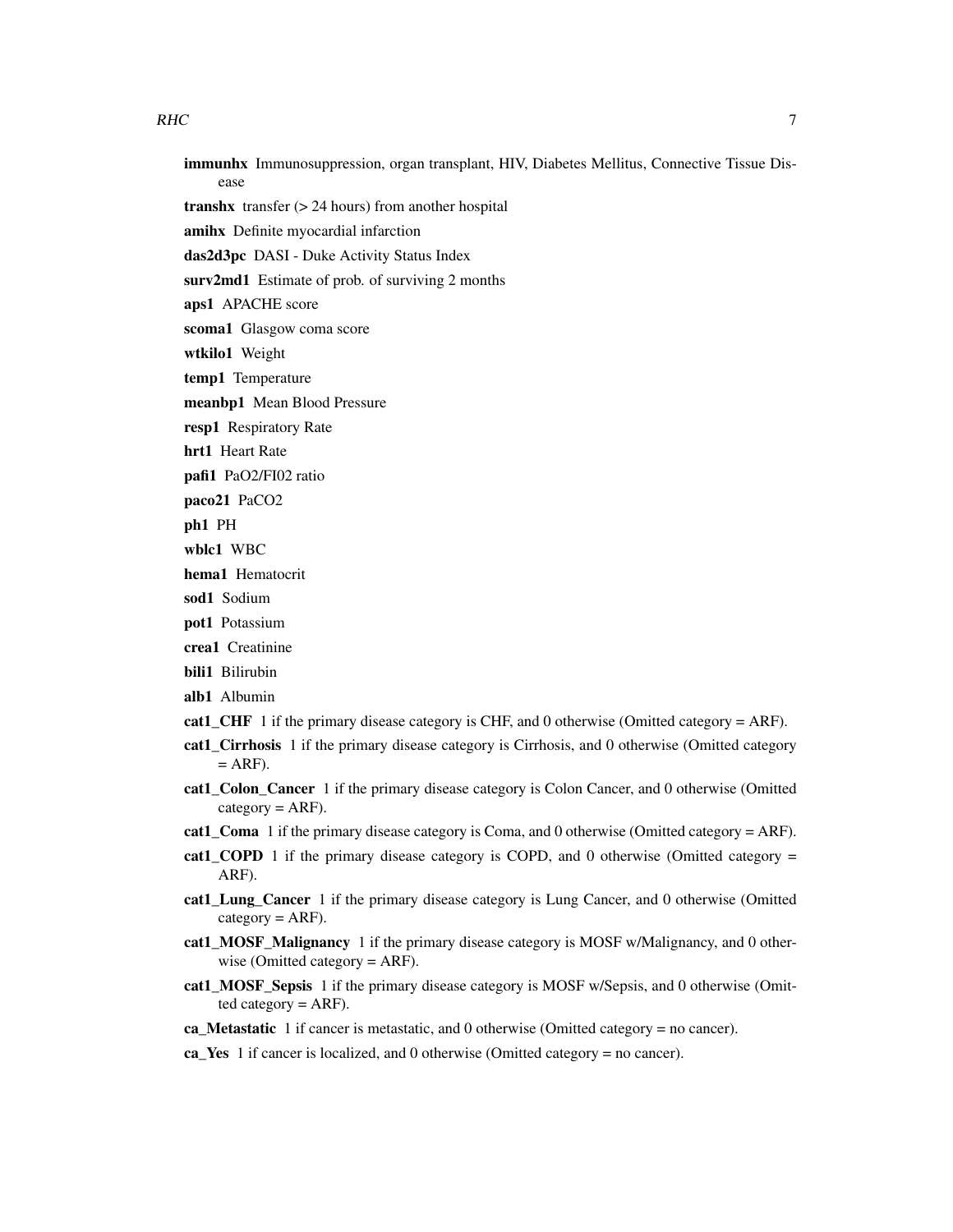- ninsclas\_Medicaid 1 if medical insurance category is Medicaid, and 0 otherwise (Omitted cate $gory = Private$ ).
- ninsclas\_Medicare 1 if medical insurance category is Medicare, and 0 otherwise (Omitted cate $gorv = Private$ ).
- ninsclas\_Medicare\_and\_Medicaid 1 if medical insurance category is Medicare & Medicaid, and 0 otherwise (Omitted category = Private).
- ninsclas No insurance 1 if medical insurance category is No Insurance, and 0 otherwise (Omitted  $category = Private$ ).
- ninsclas Private and Medicare 1 if medical insurance category is Private & Medicare, and 0 otherwise (Omitted category = Private).
- race black 1 if Black, and 0 otherwise (Omitted category = White).
- race\_other 1 if Other, and 0 otherwise (Omitted category = White).
- income3 1 if Income > \$50k, and 0 otherwise (Omitted category = under \$11k).
- income1 1 if Income \$11–\$25k, and 0 otherwise (Omitted category = under \$11k).
- income2 1 if Income \$25–\$50k, and 0 otherwise (Omitted category = under \$11k).
- resp Yes Respiratory diagnosis
- card Yes Cardiovascular diagnosis
- neuro Yes Neurological diagnosis
- gastr Yes Gastrointestinal diagnosis
- renal\_Yes Renal diagnosis
- meta\_Yes Metabolic diagnosis
- hema\_Yes Hematological diagnosis
- seps\_Yes Sepsis diagnosis
- trauma\_Yes Trauma diagnosis
- ortho\_Yes Orthopedic diagnosis
- dnr1\_Yes Do Not Resuscitate status on day 1
- sex\_Female Female
- cat2\_Cirrhosis 1 if the secondary disease category is Cirrhosis, and 0 otherwise (Omitted category  $= NA$ ).
- cat2\_Colon\_Cancer 1 if secondary disease category is Colon Cancer, and 0 otherwise (Omitted  $category = NA$ ).
- cat2\_Coma 1 if the secondary disease category is Coma, and 0 otherwise (Omitted category  $=$ NA).
- cat2\_Lung\_Cancer 1 if the secondary disease category is Lung Cancer, and 0 otherwise (Omitted  $category = NA$ ).
- cat2\_MOSF\_Malignancy 1 if the secondary disease category is MOSF w/Malignancy, and 0 otherwise (Omitted category = NA).
- cat2\_MOSF\_Sepsis 1 if the secondary disease category is MOSF w/Sepsis, and 0 otherwise (Omitted category  $= NA$ ).

wt0 weight =  $0$  (missing)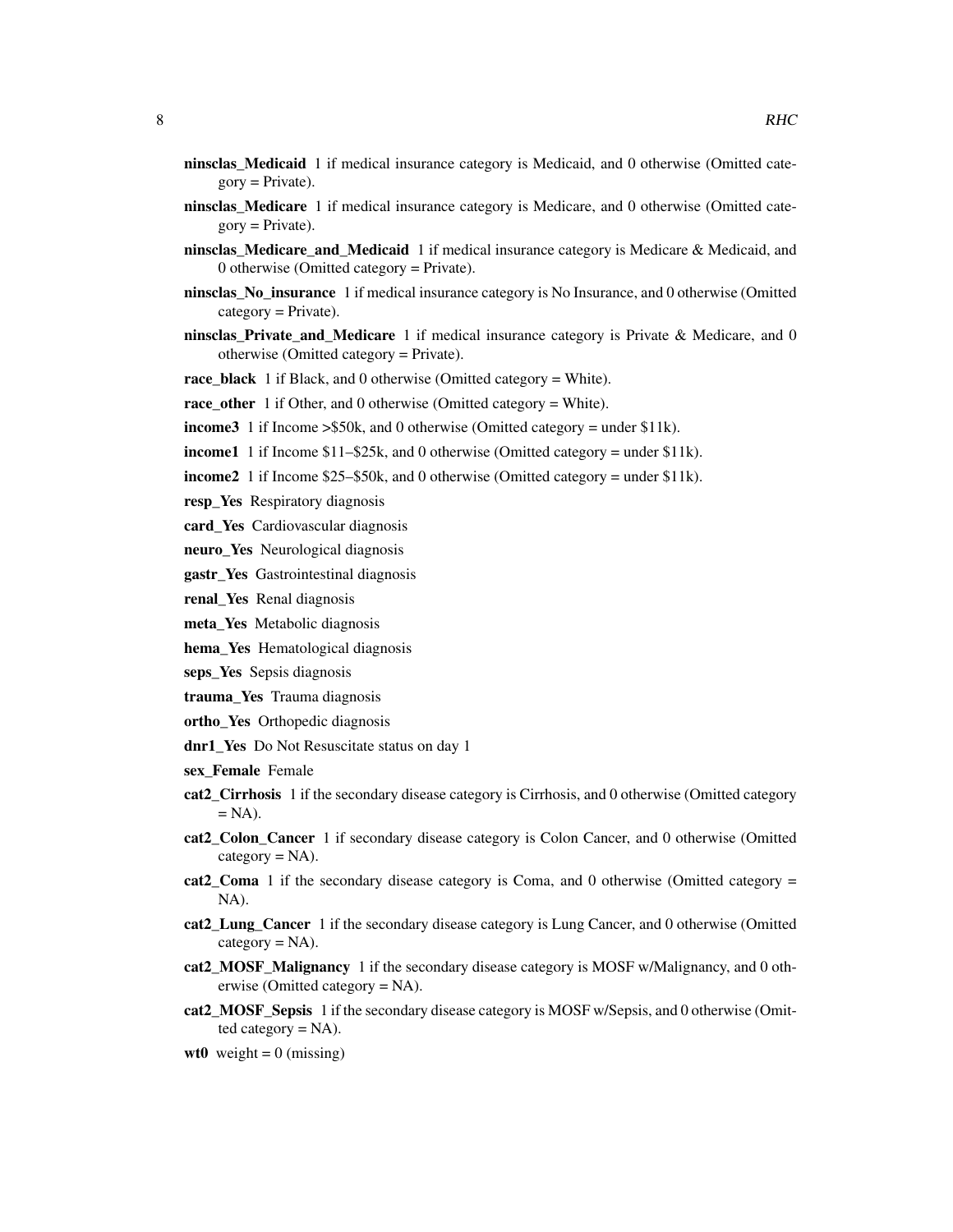#### <span id="page-8-0"></span>Source

The dataset is publicly available on the Vanderbilt Biostatistics website at [https://hbiostat.](https://hbiostat.org/data/) [org/data/](https://hbiostat.org/data/).

#### References

Connors, A.F., Speroff, T., Dawson, N.V., Thomas, C., Harrell, F.E., Wagner, D., Desbiens, N., Goldman, L., Wu, A.W., Califf, R.M. and Fulkerson, W.J., 1996. The effectiveness of right heart catheterization in the initial care of critically III patients. JAMA, 276(11), pp.889-897. doi: [10.1001/](https://doi.org/10.1001/jama.1996.03540110043030) [jama.1996.03540110043030](https://doi.org/10.1001/jama.1996.03540110043030)

Hirano, K., Imbens, G.W. Estimation of Causal Effects using Propensity Score Weighting: An Application to Data on Right Heart Catheterization, 2001. Health Services & Outcomes Research Methodology 2, pp.259–278. doi: [10.1023/A:1020371312283](https://doi.org/10.1023/A:1020371312283)

D. J. Murphy, L. E. Cluff, SUPPORT: Study to understand prognoses and preferences for outcomes and risks of treatments—study design, 1990. Journal of Clinical Epidemiology, 43, pp. 1S–123S [https://www.jclinepi.com/issue/S0895-4356\(00\)X0189-8](https://www.jclinepi.com/issue/S0895-4356(00)X0189-8) .

| simulation_dgp | Simulating observations from the data-generating process considered |
|----------------|---------------------------------------------------------------------|
|                | in Lee and Weidner (2021)                                           |

#### Description

Simulates observations from the data-generating process considered in Lee and Weidner (2021)

#### Usage

```
simulation_dgp(n, ps_spec = "overlap", x_discrete = FALSE)
```
#### Arguments

| n          | sample size                                                                                                                                                                 |
|------------|-----------------------------------------------------------------------------------------------------------------------------------------------------------------------------|
| ps_spec    | specification of the propensity score: "overlap" or "non-overlap" (default: "over-<br>$\text{lab}^{\prime\prime}$                                                           |
| x discrete | TRUE if the distribution of the covariate is uniform on $-3.0, -2.9, \ldots, 3.0$ and<br>FALSE if the distribution of the covariate is uniform on $[-3,3]$ (default: FALSE) |

#### Value

An S3 object of type "ATbounds". The object has the following elements.

| outcome    | n observations of binary outcomes          |
|------------|--------------------------------------------|
| treat      | n observations of binary treatments        |
| covariate  | n observations of a scalar covariate       |
| ate_oracle | the sample analog of $E[Y(1) - Y(0)]$      |
| att_oracle | the sample analog of $E[DY(1) - Y(0) D=1]$ |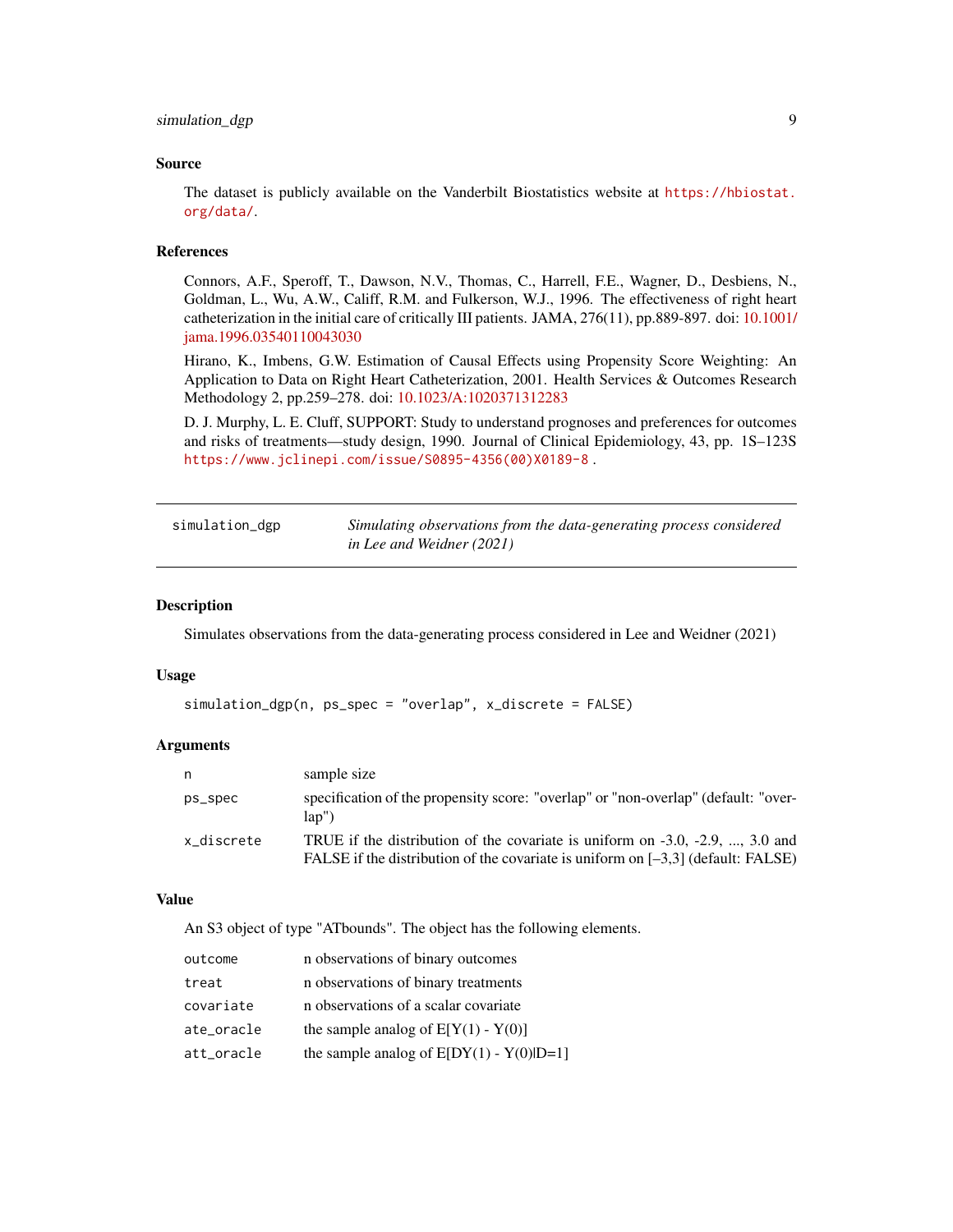#### <span id="page-9-0"></span>References

Sokbae Lee and Martin Weidner. Bounding Treatment Effects by Pooling Limited Information across Observations.

#### Examples

```
data <- simulation_dgp(100, ps_spec = "overlap")
y <- data$outcome
d <- data$treat
x <- data$covariate
ate <- data$ate_oracle
att <- data$att_oracle
```
summary.ATbounds *Summary method for ATbounds objects*

#### Description

Produce a summary for an ATbounds object.

#### Usage

## S3 method for class 'ATbounds' summary(object, ...)

#### Arguments

| object  | ATbounds object                          |
|---------|------------------------------------------|
| $\cdot$ | Additional arguments for summary generic |

#### Value

A summary is produced with bounds estimates and confidence intervals. In addition, it has the following elements.

| Lower Bound | lower bound estimate and lower end point of the confidence interval |
|-------------|---------------------------------------------------------------------|
| Upper_Bound | upper bound estimate and upper end point of the confidence interval |

#### References

Sokbae Lee and Martin Weidner. Bounding Treatment Effects by Pooling Limited Information across Observations.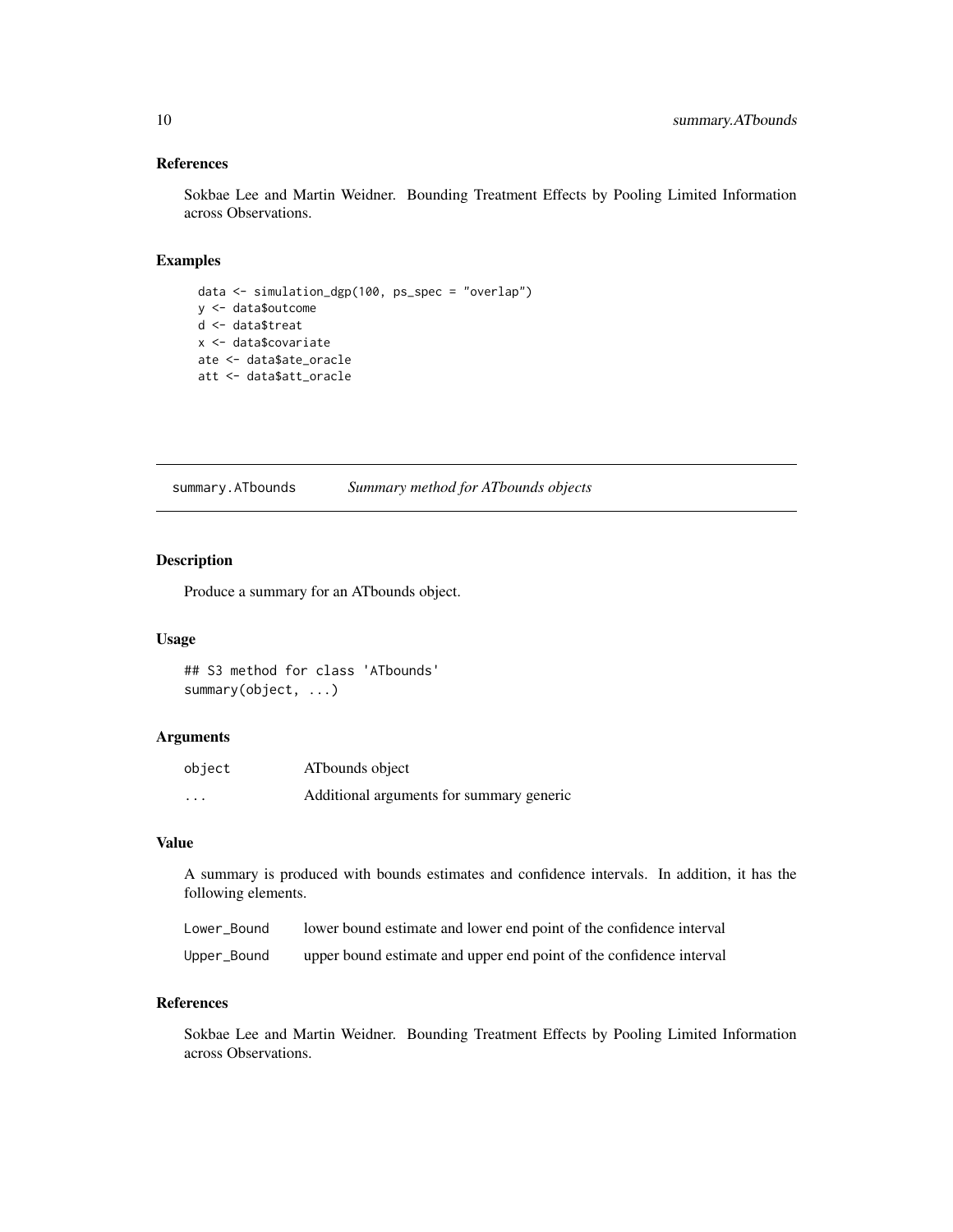#### summary.ATbounds 11

#### Examples

```
Y <- RHC[,"survival"]
D \leq -RHC, "RHC"]
X \leftarrow \text{RHC}, c("age", "edu")]
rps <- rep(mean(D),length(D))
results_ate <- atebounds(Y, D, X, rps, Q = 3)
summary(results_ate)
```